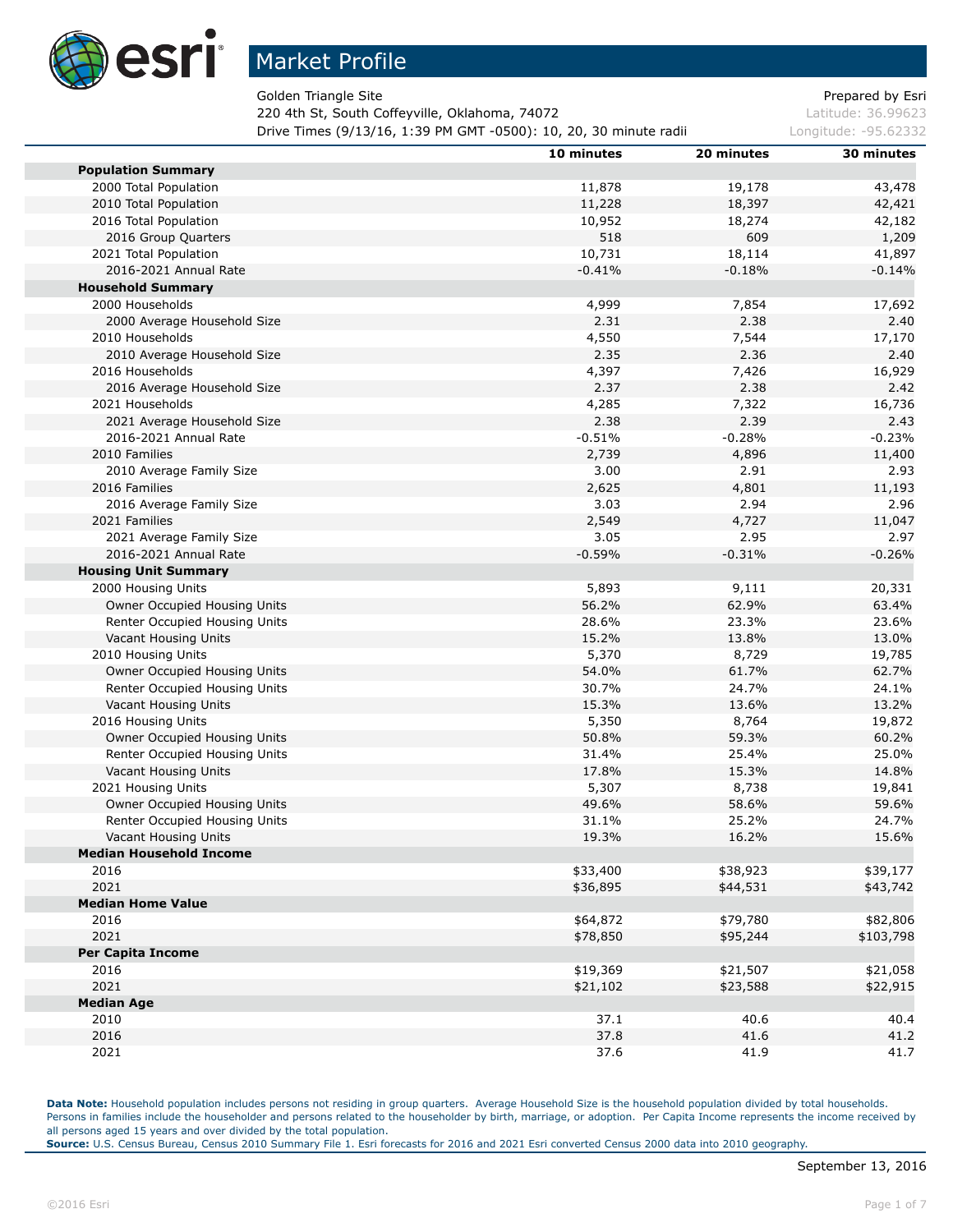

Golden Triangle Site **Prepared by Estimate Site Prepared by Estimate Prepared by Estimate Prepared by Estimate Prepared by Estimate Prepared by Estimate Prepared by Estimate Prepared by Estimate Prepared by Estimate Prepar** 

220 4th St, South Coffeyville, Oklahoma, 74072 Latitude: 36.99623

**Drive Times (9/13/16, 1:39 PM GMT -0500): 10, 20, 30 minute radii Longitude: -95.62332** 

|                                            | 10 minutes | 20 minutes | 30 minutes |
|--------------------------------------------|------------|------------|------------|
| 2016 Households by Income                  |            |            |            |
| Household Income Base                      | 4,397      | 7,426      | 16,929     |
| $<$ \$15,000                               | 21.8%      | 17.5%      | 17.6%      |
| $$15,000 - $24,999$                        | 15.7%      | 14.1%      | 13.8%      |
| \$25,000 - \$34,999                        | 14.3%      | 13.6%      | 13.4%      |
| \$35,000 - \$49,999                        | 14.6%      | 14.6%      | 15.1%      |
| \$50,000 - \$74,999                        | 17.6%      | 19.4%      | 19.6%      |
| \$75,000 - \$99,999                        | 7.9%       | 9.9%       | 10.4%      |
| $$100,000 - $149,999$                      | 5.5%       | 7.9%       | 7.6%       |
| \$150,000 - \$199,999                      | 1.5%       | 1.6%       | 1.2%       |
| \$200,000+                                 | 1.2%       | 1.4%       | 1.3%       |
| Average Household Income                   | \$46,018   | \$51,911   | \$51,495   |
| 2021 Households by Income                  |            |            |            |
| Household Income Base                      | 4,285      | 7,322      | 16,736     |
| $<$ \$15,000                               | 22.1%      | 17.6%      | 17.7%      |
| \$15,000 - \$24,999                        | 15.4%      | 13.8%      | 13.6%      |
| \$25,000 - \$34,999                        | 10.2%      | 10.0%      | 10.1%      |
| \$35,000 - \$49,999                        | 12.9%      | 12.3%      | 13.0%      |
| \$50,000 - \$74,999                        | 20.4%      | 21.5%      | 21.1%      |
| \$75,000 - \$99,999                        | 9.0%       | 11.5%      | 12.1%      |
| \$100,000 - \$149,999                      | 6.5%       | 9.8%       | 9.4%       |
| \$150,000 - \$199,999                      | 2.0%       | 2.0%       | 1.6%       |
| \$200,000+                                 | 1.3%       | 1.5%       | 1.4%       |
| Average Household Income                   | \$50,519   | \$57,338   | \$56,382   |
| 2016 Owner Occupied Housing Units by Value |            |            |            |
| Total                                      | 2,716      | 5,199      | 11,963     |
| $<$ \$50,000                               | 41.5%      | 31.8%      | 30.3%      |
| \$50,000 - \$99,999                        | 28.7%      | 30.6%      | 30.0%      |
| \$100,000 - \$149,999                      | 14.2%      | 16.6%      | 17.1%      |
| \$150,000 - \$199,999                      | 8.8%       | 10.4%      | 9.5%       |
| \$200,000 - \$249,999                      | 0.8%       | 2.4%       | 3.8%       |
| \$250,000 - \$299,999                      | 2.3%       | 2.5%       | 3.4%       |
| \$300,000 - \$399,999                      | 2.5%       | 3.4%       | 3.5%       |
|                                            |            |            |            |
| \$400,000 - \$499,999                      | 0.1%       | 0.7%       | 0.4%       |
| \$500,000 - \$749,999                      | 0.8%       | 1.0%       | 1.1%       |
| \$750,000 - \$999,999                      | 0.3%       | 0.6%       | 0.5%       |
| $$1,000,000 +$                             | 0.0%       | 0.1%       | 0.4%       |
| Average Home Value                         | \$90,252   | \$109,571  | \$116,367  |
| 2021 Owner Occupied Housing Units by Value |            |            |            |
| Total                                      | 2,634      | 5,120      | 11,830     |
| $<$ \$50,000                               | 39.0%      | 28.6%      | 26.8%      |
| \$50,000 - \$99,999                        | 19.0%      | 23.6%      | 21.8%      |
| $$100,000 - $149,999$                      | 20.8%      | 18.6%      | 18.4%      |
| \$150,000 - \$199,999                      | 11.2%      | 12.7%      | 13.2%      |
| \$200,000 - \$249,999                      | 1.3%       | 4.1%       | 5.8%       |
| \$250,000 - \$299,999                      | 4.1%       | 4.3%       | 6.1%       |
| \$300,000 - \$399,999                      | 3.2%       | 5.0%       | 5.0%       |
| \$400,000 - \$499,999                      | 0.1%       | 1.1%       | 0.7%       |
| \$500,000 - \$749,999                      | 0.9%       | 1.1%       | 1.2%       |
| \$750,000 - \$999,999                      | 0.3%       | 0.8%       | 0.7%       |
| $$1,000,000 +$                             | $0.0\%$    | 0.1%       | 0.3%       |
| Average Home Value                         | \$103,902  | \$128,247  | \$136,986  |

Data Note: Income represents the preceding year, expressed in current dollars. Household income includes wage and salary earnings, interest dividends, net rents, pensions, SSI and welfare payments, child support, and alimony.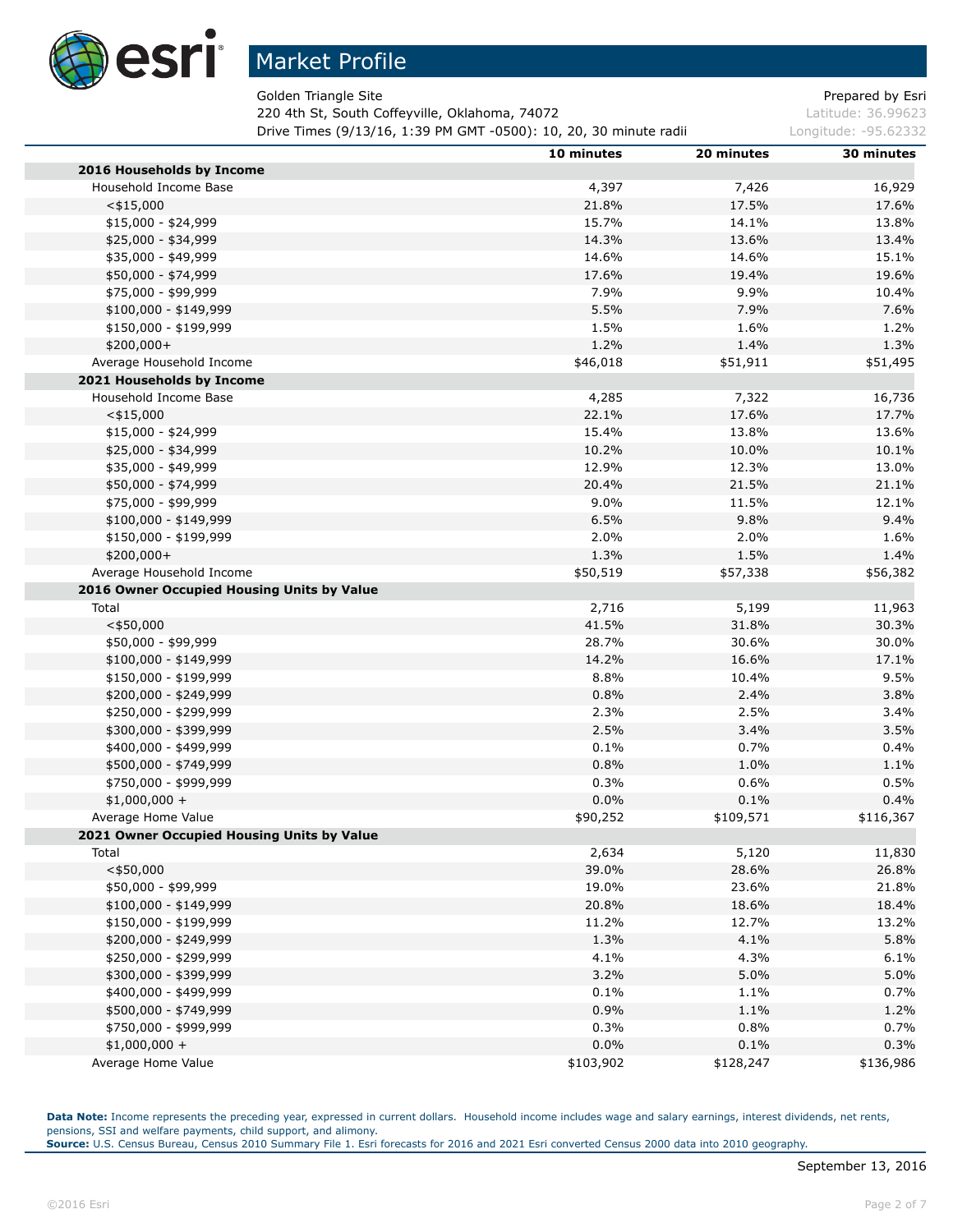

Golden Triangle Site **Prepared by Estimate Site** Prepared by Esri

220 4th St, South Coffeyville, Oklahoma, 74072 **Latitude: 36.99623** 

**Drive Times (9/13/16, 1:39 PM GMT -0500): 10, 20, 30 minute radii Longitude: -95.62332** 

|                               | 10 minutes | 20 minutes    | 30 minutes    |
|-------------------------------|------------|---------------|---------------|
| 2010 Population by Age        |            |               |               |
| Total                         | 11,229     | 18,395        | 42,417        |
| $0 - 4$                       | 7.0%       | 6.2%          | 6.5%          |
| $5 - 9$                       | 6.4%       | 6.2%          | 6.6%          |
| $10 - 14$                     | 5.8%       | 6.2%          | 6.4%          |
| $15 - 24$                     | 16.5%      | 14.2%         | 13.5%         |
| $25 - 34$                     | 12.3%      | 11.1%         | 11.2%         |
| $35 - 44$                     | 10.4%      | 11.1%         | 11.1%         |
| $45 - 54$                     | 12.9%      | 13.9%         | 14.6%         |
| $55 - 64$                     | 11.9%      | 13.0%         | 12.8%         |
| $65 - 74$                     | 8.2%       | 9.0%          | 9.0%          |
| 75 - 84                       | 5.7%       | 5.9%          | 5.6%          |
| $85 +$                        | 3.1%       | 3.1%          | 2.7%          |
| $18 +$                        | 77.0%      | 77.4%         | 76.4%         |
| 2016 Population by Age        |            |               |               |
| Total                         | 10,952     | 18,272        | 42,182        |
| $0 - 4$                       | 6.7%       | 6.0%          | 6.1%          |
| $5 - 9$                       | 6.0%       | 5.7%          | 6.1%          |
| $10 - 14$                     | 5.7%       | 5.8%          | 6.2%          |
| $15 - 24$                     | 15.9%      | 13.9%         | 13.0%         |
| $25 - 34$                     | 12.8%      | 11.5%         | 11.8%         |
| $35 - 44$                     | 10.2%      | 10.7%         | 10.8%         |
| $45 - 54$                     | 11.6%      | 12.4%         | 12.7%         |
| $55 - 64$                     | 12.5%      | 14.0%         | 13.9%         |
| $65 - 74$                     | 9.8%       | 10.9%         | 10.7%         |
| 75 - 84                       | 5.7%       | 5.9%          | 5.8%          |
| $85 +$                        | 3.0%       | 3.1%          | 2.8%          |
| $18 +$                        | 78.3%      | 79.1%         | 78.0%         |
| 2021 Population by Age        |            |               |               |
| Total                         | 10,732     | 18,115        | 41,897        |
| $0 - 4$                       | 6.6%       | 5.8%          | 5.9%          |
| $5 - 9$                       | 6.5%       | 6.0%          | 6.1%          |
| $10 - 14$                     | 6.0%       | 6.0%          | 6.3%          |
| $15 - 24$                     | 14.8%      | 12.8%         | 12.3%         |
| $25 - 34$                     | 13.0%      | 11.7%         | 11.8%         |
| $35 - 44$                     | 11.1%      | 11.1%         | 11.2%         |
| $45 - 54$                     | 10.3%      | 11.3%         | 11.4%         |
| $55 - 64$                     | 12.1%      | 13.4%         | 13.7%         |
| $65 - 74$                     | 10.5%      |               |               |
| 75 - 84                       | 6.1%       | 12.1%<br>6.7% | 11.9%<br>6.7% |
| $85 +$                        | 2.9%       | 3.0%          | 2.7%          |
|                               |            |               |               |
| $18 +$                        | 77.5%      | 78.8%         | 78.1%         |
| <b>2010 Population by Sex</b> |            |               |               |
| Males                         | 5,420      | 8,998         | 20,889        |
| Females                       | 5,808      | 9,399         | 21,532        |
| 2016 Population by Sex        |            |               |               |
| Males                         | 5,294      | 8,964         | 20,844        |
| Females                       | 5,659      | 9,310         | 21,338        |
| 2021 Population by Sex        |            |               |               |
| Males                         | 5,202      | 8,920         | 20,781        |
| Females                       | 5,529      | 9,194         | 21,116        |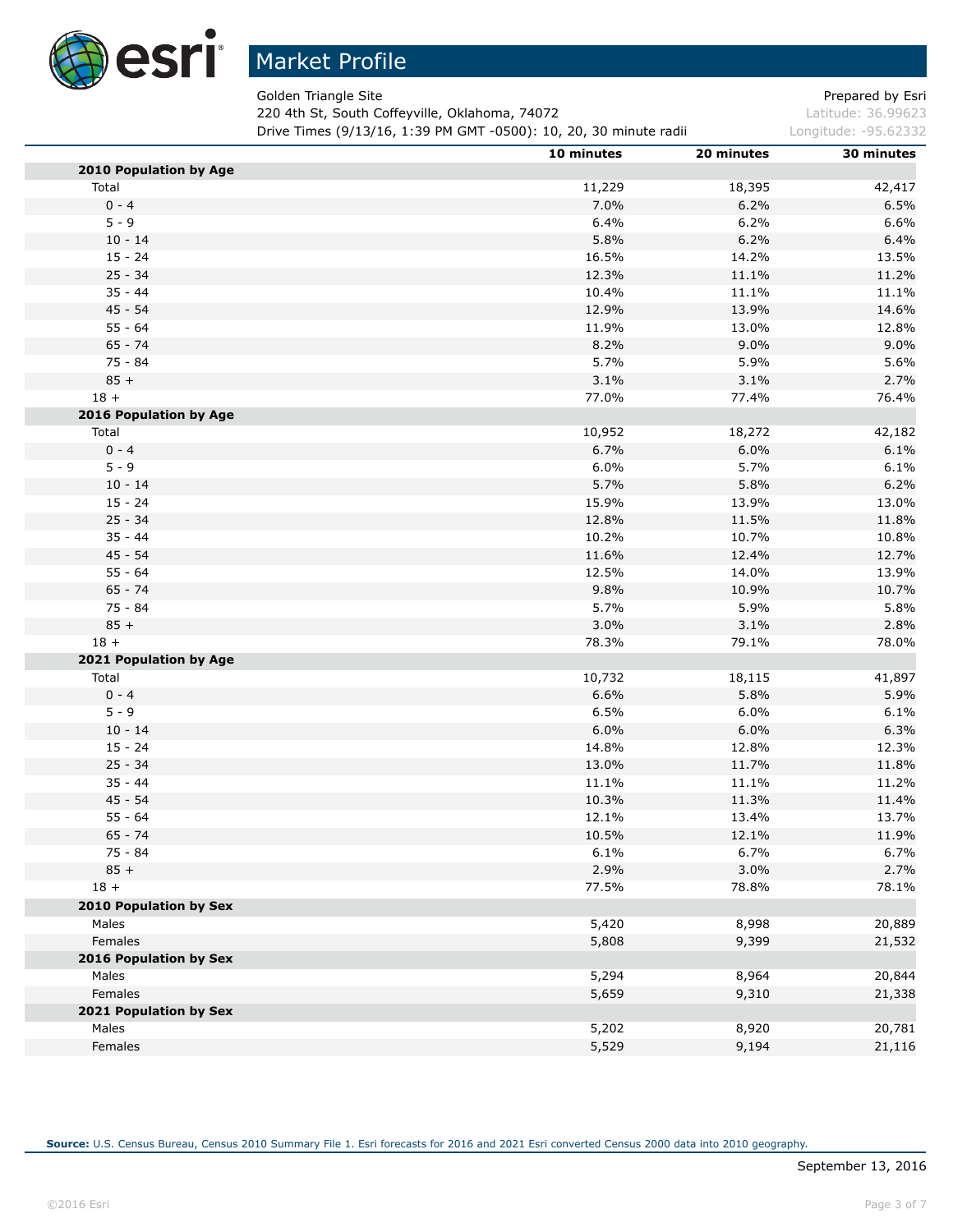

Golden Triangle Site **Prepared by Estimate Site Prepared by Estimate Prepared by Estimate Prepared by Estimate Prepared by Estimate Prepared by Estimate Prepared by Estimate Prepared by Estimate Prepared by Estimate Prepar** 

220 4th St, South Coffeyville, Oklahoma, 74072 Latitude: 36.99623

**Drive Times (9/13/16, 1:39 PM GMT -0500): 10, 20, 30 minute radii Longitude: -95.62332** 

|                                                    | 10 minutes | 20 minutes | 30 minutes |
|----------------------------------------------------|------------|------------|------------|
| 2010 Population by Race/Ethnicity                  |            |            |            |
| Total                                              | 11,228     | 18,397     | 42,420     |
| White Alone                                        | 72.5%      | 76.3%      | 79.1%      |
| <b>Black Alone</b>                                 | 10.3%      | 7.0%       | 4.8%       |
| American Indian Alone                              | 6.2%       | 7.1%       | 7.7%       |
| Asian Alone                                        | 0.5%       | 0.5%       | 0.4%       |
| Pacific Islander Alone                             | 0.2%       | 0.1%       | 0.1%       |
| Some Other Race Alone                              | 3.0%       | 2.1%       | 1.5%       |
| Two or More Races                                  | 7.3%       | 6.8%       | 6.4%       |
| Hispanic Origin                                    | 6.9%       | 5.2%       | 4.4%       |
| Diversity Index                                    | 52.9       | 46.6       | 41.9       |
| 2016 Population by Race/Ethnicity                  |            |            |            |
| Total                                              | 10,952     | 18,274     | 42,182     |
| White Alone                                        | 71.4%      | 75.6%      | 78.2%      |
| <b>Black Alone</b>                                 | 10.1%      | 6.8%       | 4.8%       |
| American Indian Alone                              | 5.9%       | 6.8%       | 7.5%       |
| Asian Alone                                        | 0.5%       | 0.5%       | 0.4%       |
| Pacific Islander Alone                             | 0.4%       | 0.3%       | 0.2%       |
| Some Other Race Alone                              | 4.0%       | 2.7%       | 2.0%       |
| Two or More Races                                  | 7.7%       | 7.2%       | 6.9%       |
| Hispanic Origin                                    | 9.2%       | 6.9%       | 5.7%       |
| Diversity Index                                    | 56.4       | 49.5       | 44.7       |
| 2021 Population by Race/Ethnicity                  |            |            |            |
| Total                                              | 10,730     | 18,115     | 41,897     |
| White Alone                                        | 70.2%      | 74.6%      | 77.2%      |
| <b>Black Alone</b>                                 | 9.8%       | 6.7%       | 4.7%       |
| American Indian Alone                              | 5.7%       | 6.8%       | 7.6%       |
| Asian Alone                                        | 0.6%       | 0.6%       | 0.4%       |
| Pacific Islander Alone                             | 0.6%       | 0.5%       | 0.3%       |
| Some Other Race Alone                              | 4.9%       | 3.3%       | 2.4%       |
| Two or More Races                                  | 8.2%       | 7.6%       | 7.3%       |
| Hispanic Origin                                    | 11.4%      | 8.6%       | 7.1%       |
| Diversity Index                                    | 59.7       | 52.3       | 47.5       |
| 2010 Population by Relationship and Household Type |            |            |            |
| Total                                              | 11,228     | 18,397     | 42,421     |
| In Households                                      | 95.4%      | 96.7%      | 97.1%      |
| In Family Households                               | 75.7%      | 79.7%      | 81.2%      |
| Householder                                        | 24.7%      | 26.6%      | 26.9%      |
| Spouse                                             | 17.3%      | 20.2%      | 20.4%      |
| Child                                              | 28.3%      | 28.1%      | 29.0%      |
| Other relative                                     | 2.9%       | 2.6%       | 2.5%       |
| Nonrelative                                        | 2.5%       | 2.1%       | 2.4%       |
| In Nonfamily Households                            | 19.6%      | 17.0%      | 16.0%      |
| In Group Quarters                                  | 4.6%       | 3.3%       | 2.9%       |
| Institutionalized Population                       | 0.8%       | 1.0%       | 1.4%       |
| Noninstitutionalized Population                    | 3.8%       | 2.3%       | 1.5%       |

Data Note: Persons of Hispanic Origin may be of any race. The Diversity Index measures the probability that two people from the same area will be from different race/ ethnic groups. **Source:** U.S. Census Bureau, Census 2010 Summary File 1. Esri forecasts for 2016 and 2021 Esri converted Census 2000 data into 2010 geography.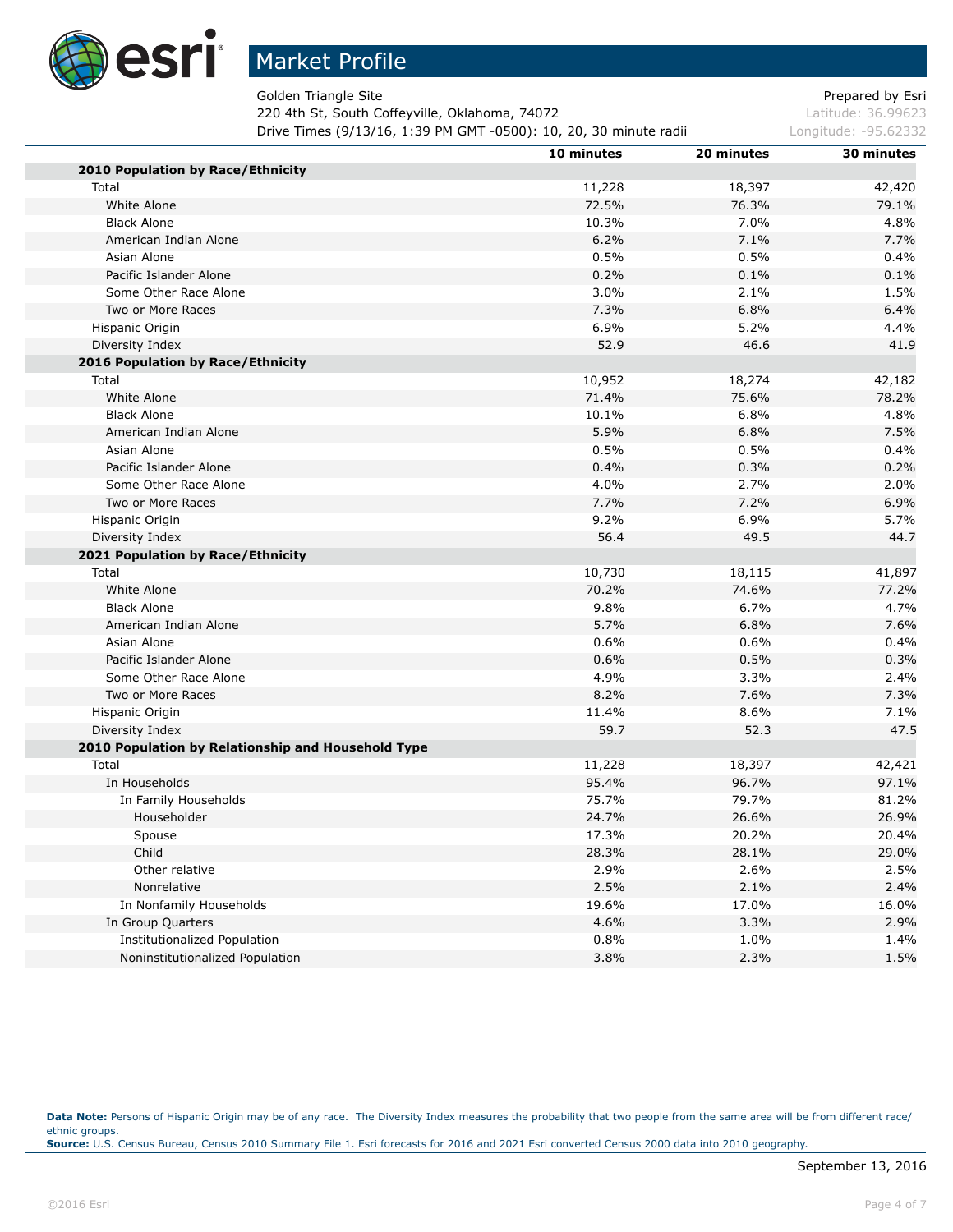

Golden Triangle Site **Prepared by Estimate Site** Prepared by Esri

220 4th St, South Coffeyville, Oklahoma, 74072 Latitude: 36.99623

**Drive Times (9/13/16, 1:39 PM GMT -0500): 10, 20, 30 minute radii Longitude: -95.62332** 

|                                               | 10 minutes | 20 minutes | 30 minutes |
|-----------------------------------------------|------------|------------|------------|
| 2016 Population 25+ by Educational Attainment |            |            |            |
| Total                                         | 7,202      | 12,534     | 28,897     |
| Less than 9th Grade                           | 5.0%       | 4.0%       | 3.9%       |
| 9th - 12th Grade, No Diploma                  | 9.1%       | 8.1%       | 8.3%       |
| High School Graduate                          | 26.4%      | 27.7%      | 28.8%      |
| GED/Alternative Credential                    | 6.1%       | 6.1%       | 6.2%       |
| Some College, No Degree                       | 27.5%      | 27.2%      | 25.8%      |
| Associate Degree                              | 13.8%      | 13.1%      | 11.6%      |
| Bachelor's Degree                             | 7.6%       | 9.1%       | 10.4%      |
| Graduate/Professional Degree                  | 4.6%       | 4.6%       | 5.0%       |
| 2016 Population 15+ by Marital Status         |            |            |            |
| Total                                         | 8,939      | 15,081     | 34,395     |
| <b>Never Married</b>                          | 27.5%      | 24.1%      | 23.9%      |
| Married                                       | 48.0%      | 53.9%      | 54.1%      |
| Widowed                                       | 8.3%       | 8.1%       | 8.0%       |
| Divorced                                      | 16.3%      | 13.9%      | 14.0%      |
| 2016 Civilian Population 16+ in Labor Force   |            |            |            |
| Civilian Employed                             | 90.2%      | 91.9%      | 90.7%      |
| Civilian Unemployed                           | 9.8%       | 8.1%       | 9.3%       |
| 2016 Employed Population 16+ by Industry      |            |            |            |
| Total                                         | 4,847      | 8,280      | 18,020     |
| Agriculture/Mining                            | 0.9%       | 2.2%       | 3.6%       |
| Construction                                  | 4.7%       | 5.0%       | 5.6%       |
| Manufacturing                                 | 20.3%      | 22.0%      | 20.0%      |
| <b>Wholesale Trade</b>                        | 1.4%       | 1.6%       | 2.4%       |
| Retail Trade                                  | 13.7%      | 12.2%      | 10.9%      |
| Transportation/Utilities                      | 4.0%       | 4.9%       | 5.4%       |
| Information                                   | 1.5%       | 1.2%       | 0.8%       |
| Finance/Insurance/Real Estate                 | 2.1%       | 2.5%       | 3.2%       |
| Services                                      | 49.9%      | 46.1%      | 45.4%      |
| <b>Public Administration</b>                  | 1.4%       | 2.3%       | 2.7%       |
| 2016 Employed Population 16+ by Occupation    |            |            |            |
| Total                                         | 4,846      | 8,281      | 18,020     |
| <b>White Collar</b>                           | 42.7%      | 46.9%      | 47.8%      |
| Management/Business/Financial                 | 6.2%       | 8.2%       | $9.0\%$    |
| Professional                                  | 16.3%      | 17.3%      | 18.4%      |
| Sales                                         | 10.1%      | 9.2%       | 8.1%       |
| Administrative Support                        | 10.2%      | 12.3%      | 12.4%      |
| Services                                      | 23.9%      | 20.4%      | 19.5%      |
| <b>Blue Collar</b>                            | 33.3%      | 32.7%      | 32.7%      |
| Farming/Forestry/Fishing                      | 0.3%       | 0.9%       | 1.2%       |
| Construction/Extraction                       | 3.8%       | 4.3%       | 5.5%       |
| Installation/Maintenance/Repair               | 3.5%       | 3.9%       | 4.5%       |
| Production                                    | 15.2%      | 14.9%      | 13.3%      |
| Transportation/Material Moving                | 10.5%      | 8.6%       | 8.2%       |
| 2010 Population By Urban/ Rural Status        |            |            |            |
| <b>Total Population</b>                       | 11,228     | 18,397     | 42,421     |
| Population Inside Urbanized Area              | 0.0%       | 0.0%       | 0.0%       |
| Population Inside Urbanized Cluster           | 84.1%      | 59.5%      | 48.7%      |
| <b>Rural Population</b>                       | 15.9%      | 40.5%      | 51.3%      |
|                                               |            |            |            |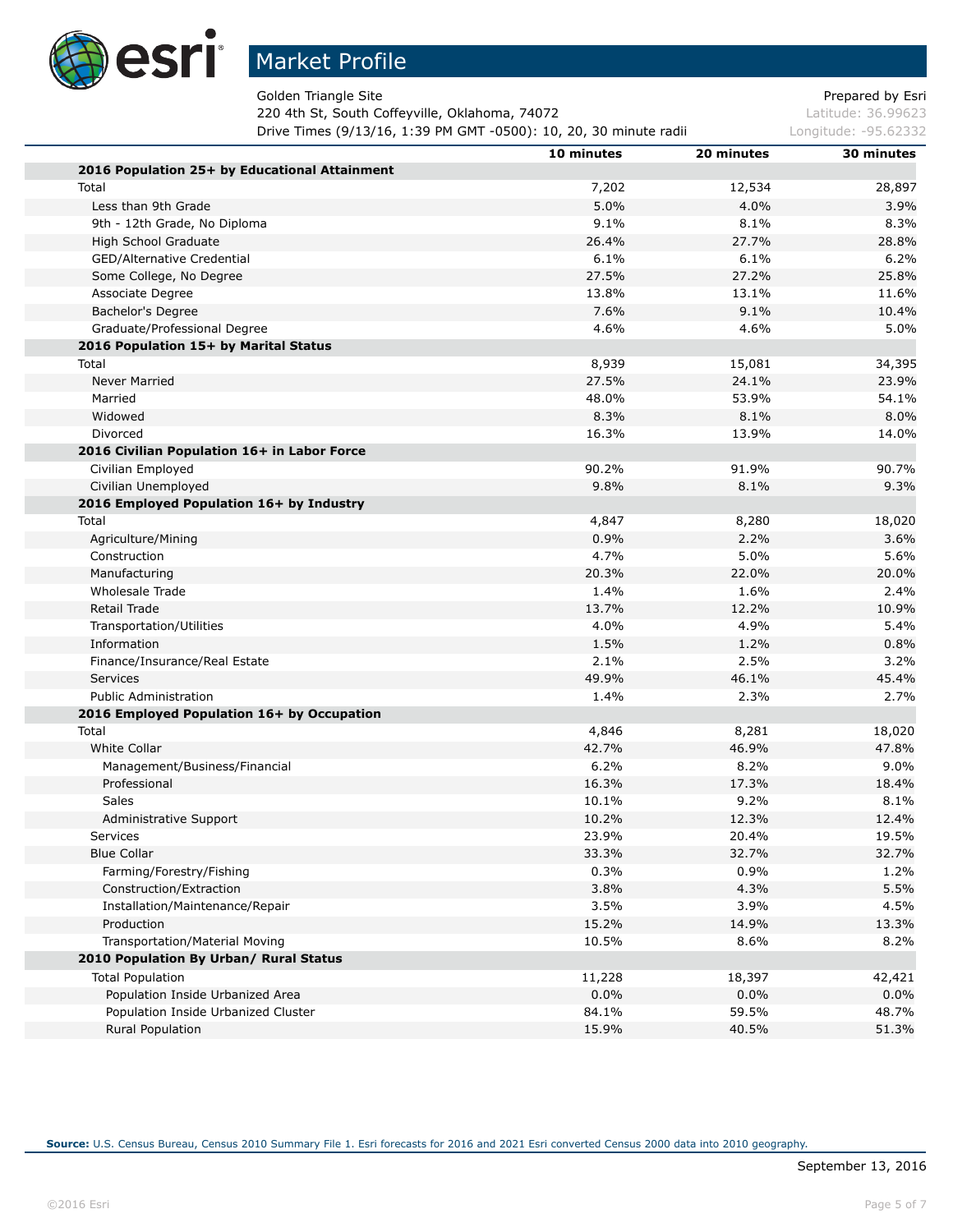

Golden Triangle Site **Prepared by Esri** Section 2.1 and 2.1 and 2.1 and 2.1 and 2.1 and 2.1 and 2.1 and 2.1 and 2.1 and 2.1 and 2.1 and 2.1 and 2.1 and 2.1 and 2.1 and 2.1 and 2.1 and 2.1 and 2.1 and 2.1 and 2.1 and 2.1 an

220 4th St, South Coffeyville, Oklahoma, 74072 Latitude: 36.99623

**Drive Times (9/13/16, 1:39 PM GMT -0500): 10, 20, 30 minute radii Longitude: -95.62332** 

|                                               | 10 minutes | 20 minutes | 30 minutes |
|-----------------------------------------------|------------|------------|------------|
| 2010 Households by Type                       |            |            |            |
| Total                                         | 4,551      | 7,544      | 17,170     |
| Households with 1 Person                      | 33.7%      | 30.1%      | 29.0%      |
| Households with 2+ People                     | 66.3%      | 69.9%      | 71.0%      |
| Family Households                             | 60.2%      | 64.9%      | 66.4%      |
| Husband-wife Families                         | 42.1%      | 49.5%      | 50.4%      |
| With Related Children                         | 16.1%      | 18.0%      | 18.9%      |
| Other Family (No Spouse Present)              | 18.0%      | 15.4%      | 16.0%      |
| Other Family with Male Householder            | 5.1%       | 4.8%       | 4.9%       |
| With Related Children                         | 3.3%       | 3.0%       | 3.2%       |
| Other Family with Female Householder          | 13.0%      | 10.7%      | 11.1%      |
| With Related Children                         | 8.8%       | 7.1%       | 7.7%       |
| Nonfamily Households                          | 6.1%       | 5.0%       | 4.6%       |
|                                               |            |            |            |
| All Households with Children                  | 28.8%      | 28.7%      | 30.5%      |
| Multigenerational Households                  | 3.0%       | 2.8%       | 2.9%       |
| Unmarried Partner Households                  | 6.6%       | 5.7%       | 6.1%       |
| Male-female                                   | 6.3%       | 5.4%       | 5.7%       |
| Same-sex                                      | 0.3%       | 0.3%       | 0.4%       |
| 2010 Households by Size                       |            |            |            |
| Total                                         | 4,548      | 7,545      | 17,172     |
| 1 Person Household                            | 33.7%      | 30.1%      | 29.0%      |
| 2 Person Household                            | 33.1%      | 36.0%      | 35.9%      |
| 3 Person Household                            | 13.9%      | 14.3%      | 14.7%      |
| 4 Person Household                            | 10.9%      | 11.3%      | 11.6%      |
| 5 Person Household                            | 5.1%       | 5.3%       | 5.7%       |
| 6 Person Household                            | 2.1%       | 2.0%       | 2.1%       |
| 7 + Person Household                          | 1.2%       | 0.9%       | 1.0%       |
| 2010 Households by Tenure and Mortgage Status |            |            |            |
| Total                                         | 4,550      | 7,544      | 17,170     |
| Owner Occupied                                | 63.7%      | 71.4%      | 72.2%      |
| Owned with a Mortgage/Loan                    | 32.0%      | 36.9%      | 39.0%      |
| Owned Free and Clear                          | 31.7%      | 34.6%      | 33.2%      |
| Renter Occupied                               | 36.3%      | 28.6%      | 27.8%      |
| 2010 Housing Units By Urban/ Rural Status     |            |            |            |
| <b>Total Housing Units</b>                    | 5,370      | 8,729      | 19,785     |
| Housing Units Inside Urbanized Area           | 0.0%       | 0.0%       | 0.0%       |
| Housing Units Inside Urbanized Cluster        | 85.6%      | 61.2%      | 50.1%      |
| <b>Rural Housing Units</b>                    | 14.4%      | 38.8%      | 49.9%      |

Data Note: Households with children include any households with people under age 18, related or not. Multigenerational households are families with 3 or more parentchild relationships. Unmarried partner households are usually classified as nonfamily households unless there is another member of the household related to the householder. Multigenerational and unmarried partner households are reported only to the tract level. Esri estimated block group data, which is used to estimate polygons or non-standard geography.

**Source:** U.S. Census Bureau, Census 2010 Summary File 1. Esri forecasts for 2016 and 2021 Esri converted Census 2000 data into 2010 geography.